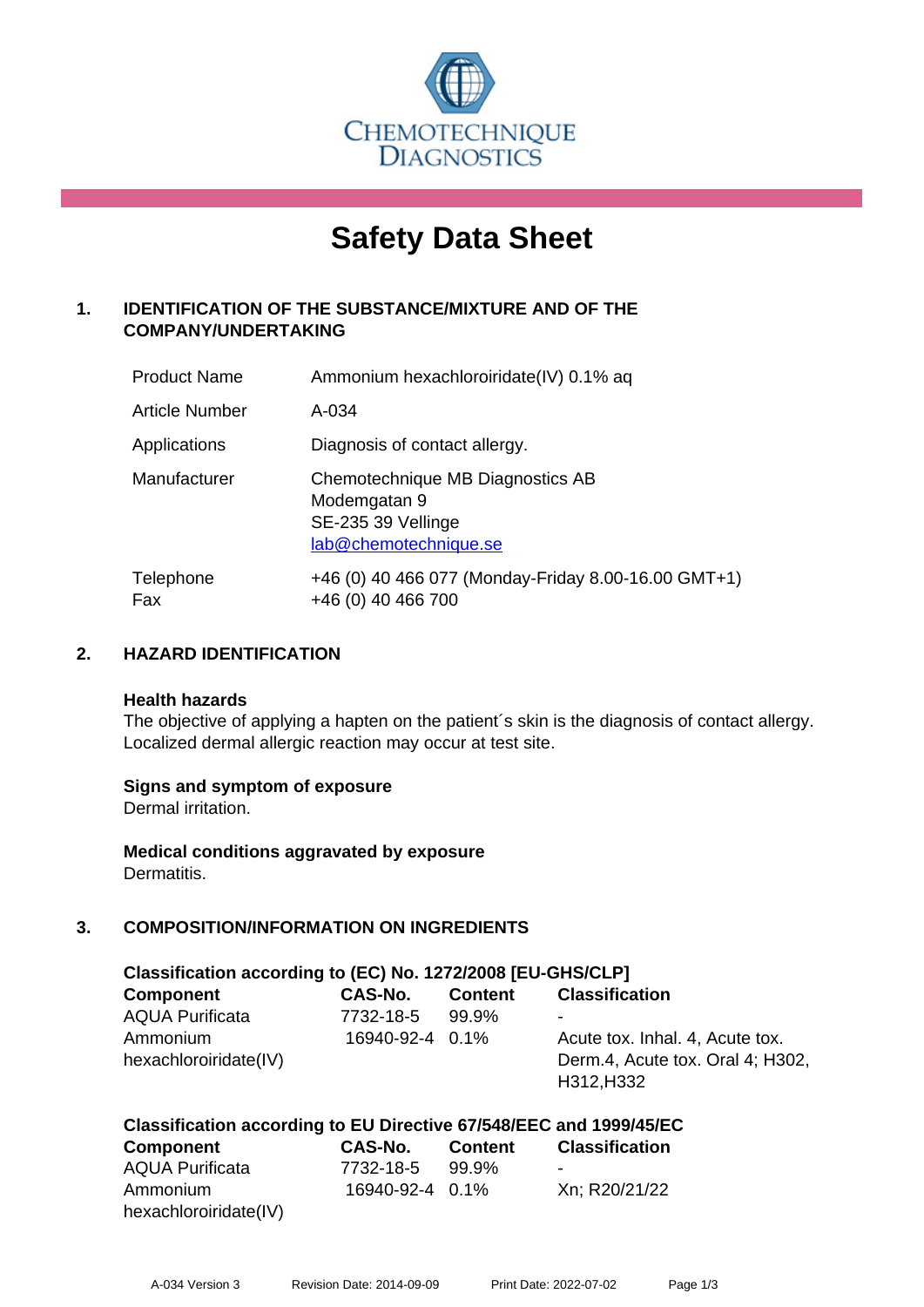#### **4. FIRST AID MEASURES**

**Emergency and first aid procedures** Obtain medical attention.

## **5. FIRE-FIGHTING MEASURES\***

No data available.

## **6. ACCIDENTAL RELEASES MEASURES**

**Steps to be taken if material is released or spilled** Contain and place in a closed container.

# **7. HANDLING AND STORAGE**

**Precautions to be taken in handling and storage** Store dark at 5-8°C. Avoid extended exposure to light. Store in a well-sealed container. FOR EXTERNAL USE ONLY.

# **8. EXPOSURE CONTROLS/PERSONAL PROTECTION**

**Respiratory protection** Not required.

**Ventilation** Local exhaust.

# **Protective gloves**

Disposal gloves.

### **Eye protection**

Not required with normal use.

### **Work/Hygienic practices**

Wash hands after each use.

### **9. PHYSICAL AND CHEMICAL PROPERTIES**

| Appearance           | <b>Brown Liquid</b>                              |
|----------------------|--------------------------------------------------|
| Odour                | <b>Odourless</b>                                 |
| Boiling point*       | $100^{\circ}$ C                                  |
| Flash point*         | >No data available.                              |
| Self ignition*       | Product does not self ignite.                    |
| Danger of explosion* | Product does not present as an explosion hazard. |
| Density*             | 1.0 $q/cm3$                                      |

\*Data is shown for AQUA Purificata only

### **10. STABILITY AND REACTIVITY**